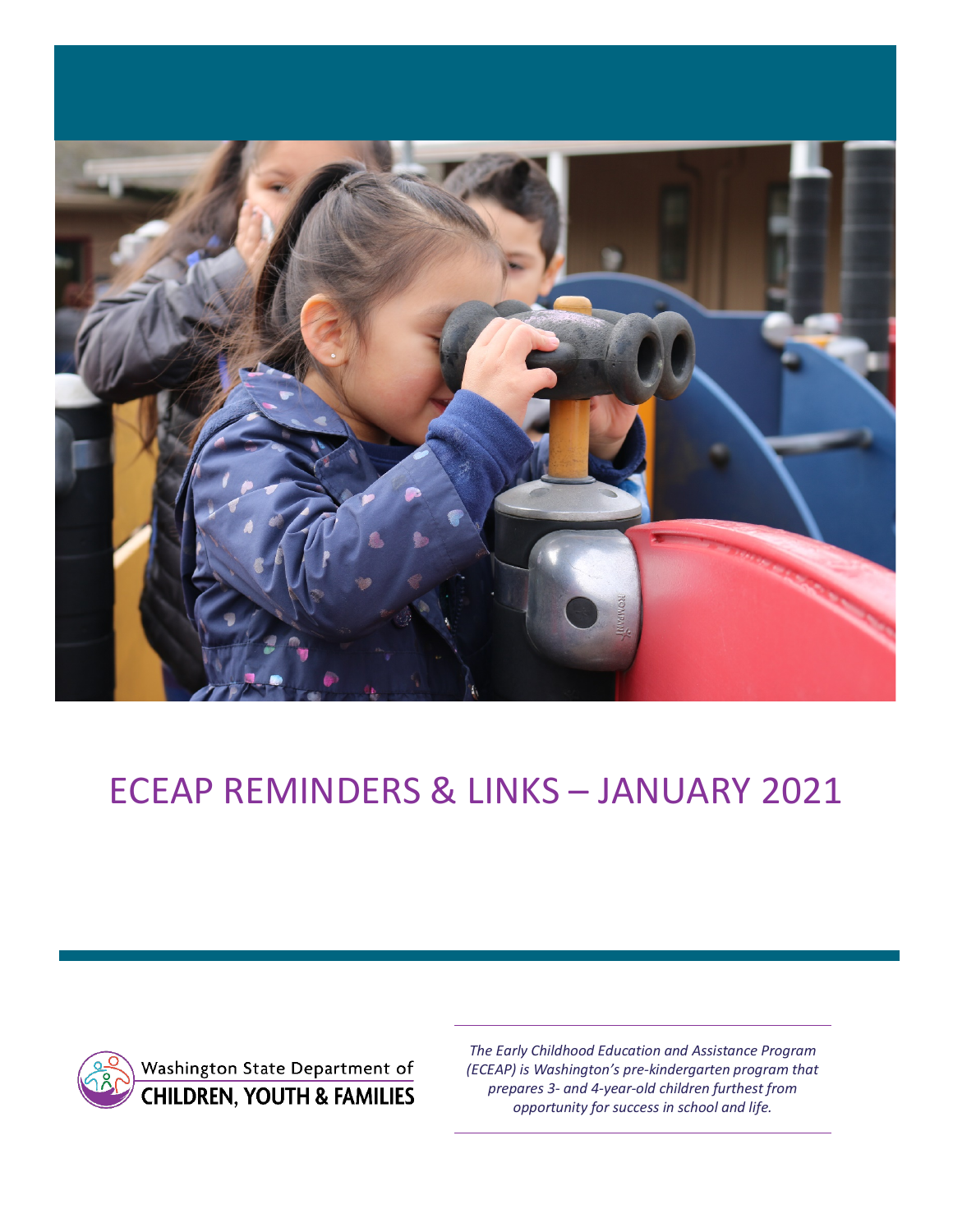# Contents (Ctrl + click to follow the link)

| Address Early Childhood Suspension by Addressing Implicit Bias with Culturally Responsive Practices4 |  |
|------------------------------------------------------------------------------------------------------|--|
|                                                                                                      |  |
|                                                                                                      |  |
|                                                                                                      |  |
|                                                                                                      |  |
|                                                                                                      |  |
|                                                                                                      |  |
|                                                                                                      |  |
|                                                                                                      |  |
|                                                                                                      |  |
|                                                                                                      |  |
|                                                                                                      |  |
|                                                                                                      |  |
|                                                                                                      |  |
|                                                                                                      |  |
|                                                                                                      |  |
|                                                                                                      |  |
|                                                                                                      |  |

# **Important Dates**

Feb. 1 (Optional): Request names and contact information through ELMS for recruitment of age-eligible DSHS clients. Email Non-Disclosure and Data Disposition forms to ECEAP@dcyf.wa.gov.

Within 90 days from class start date, enter health screenings, well-child exams and dental screenings in ELMS.

# **Questions?**

Email questions about newsletter topics to eceap@dcyf.wa.gov or your Continuous Quality Improvement (CQI) Specialist. For additional information about ECEAP or the Washington State Department of Children, Youth, and Families (DCYF), please visit our Contractor webpages.

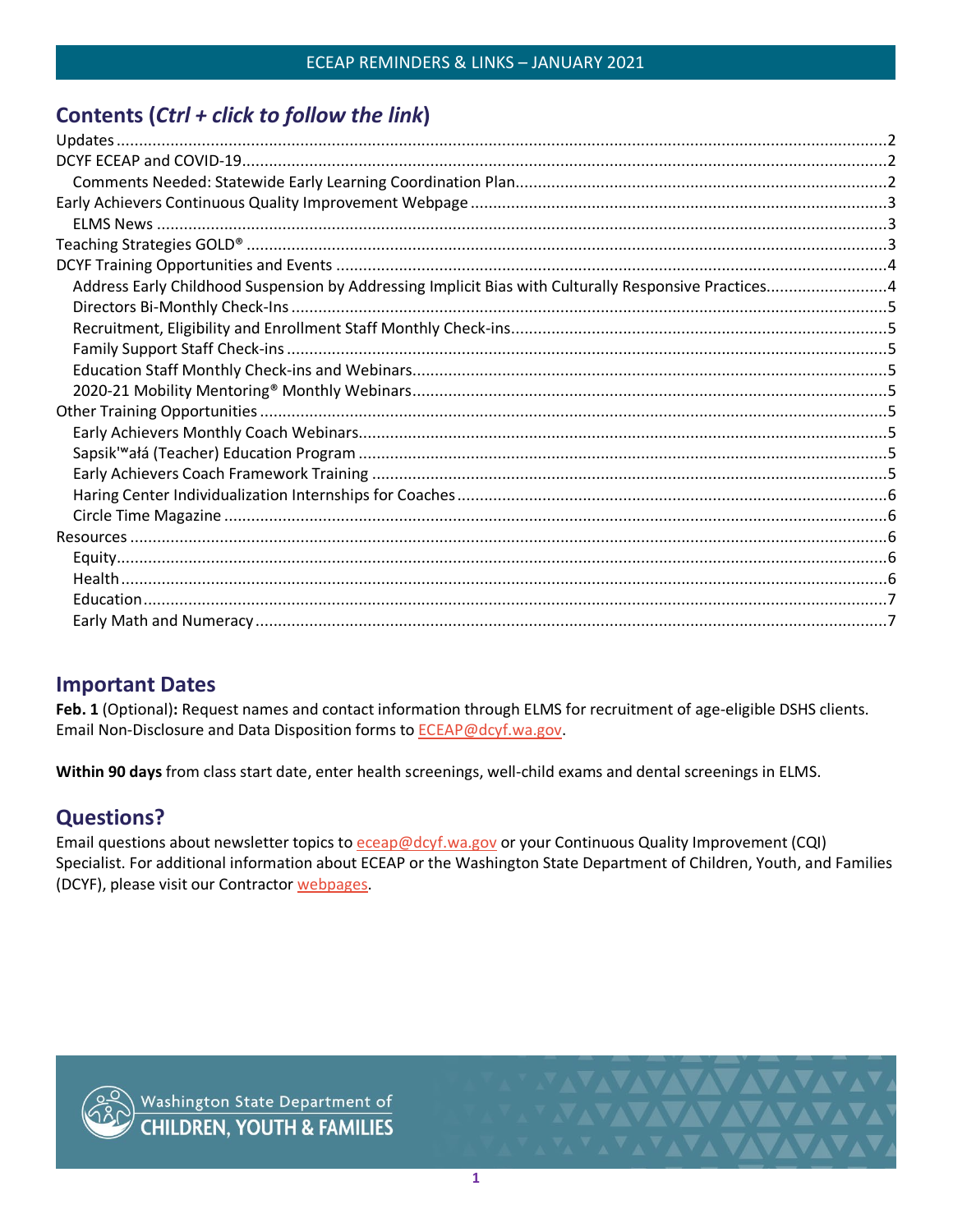# <span id="page-2-1"></span><span id="page-2-0"></span>**Updates DCYF ECEAP and COVID-19**

Resources and information are available on the DCYF [COVID-19 Updates](https://dcyf.wa.gov/coronavirus-covid-19) webpage and the Washington State Department of Health (DOH) [website.](https://www.doh.wa.gov/Emergencies/COVID19) DCYF ECEAP will continue to provide updates and guidance. Please reach out to DCYF ECEAP staff with questions, concerns and ideas. Contact [eceap@dcyf.wa.gov,](mailto:eceap@dcyf.wa.gov) your CQI Specialist or [Karin Ganz.](mailto:karin.ganz@dcyf.wa.gov)

The following is information for ECEAP contractors. Thank you for your unwavering commitment to delivering responsive ECEAP services. It is profoundly appreciated by your communities and DCYF ECEAP.

#### Service Delivery Guidance

While delivering services, ECEAP contractors should follow the guidance of local health and tribal jurisdictions. Those agencies provide the most specific guidelines for the reopening phases of your respective counties. DCYF ECEAP also recommends following DOH [child care guidance](https://www.doh.wa.gov/Portals/1/Documents/1600/coronavirus/DOH-OSPI-DYCF-SchoolsChildCareGuidance.pdf) when providing classroom services. If school and/or part day sites are not providing in-person classroom services in January, please contact your assigned CQI Specialist to share your plan for service delivery, including timelines. Planning may include staggered starts, modified services and partial services.

#### Important Information:

- Modified services, in place of classrooms closing, are described in **ECEAP Q&A**, under "Continuing Operations."
- Subsidy payments (if applicable) are outlined on the DCYF [COVID-19 Early Learning and Child Care webpage.](https://www.dcyf.wa.gov/coronavirus-covid-19/early-learning)

#### Ongoing ECEAP Staff COVID-19 Support Basecamps

The following forums provide opportunities for staff to connect about tailored supports for children and families, find professional development opportunities, access ongoing webinars on emergent topics and more. Directors may forward invitations to any appropriate ECEAP or Head Start staff. Joining is optional and participants may remove themselves at any time.

- Recruitment Eligibility and Enrollment (REE) Staff: to join, email [elms@dcyf.wa.gov](mailto:elms@dcyf.wa.gov)
- Education Staff: to join, contact your CQI Specialist
- Family Support Staff: to join, contact your CQI Specialist

# **Successes and Challenges for Early Learning Transition in Washington**

In late 2019 and early 2020, the Preschool Development Grant's (PDG) Transitions Team connected with providers, school districts, families and communities to build our collective understanding of current practices, barriers and culturally specific approaches. The results of this collaborative effort by Office of Superintendent of Public Instruction and DCYF are compiled in a [report](https://www.dcyf.wa.gov/sites/default/files/pubs/EL_0018.pdf) that outlines key ways to strengthen transitions. Substantial challenges were also identified in two key areas: family voice and leadership and inclusive practices. This foundational work informed the development of two current PDG projects: 100 Schools Reach and Transition Partners.

Thank you to all participants for their important contributions to research that strengthens transitions in Washington! For more information, please email [eceap@dcyf.wa.gov.](mailto:eceap@dcyf.wa.gov)

# <span id="page-2-2"></span>**Comments Needed: Statewide Early Learning Coordination Plan**

For the past year, a range of early learning stakeholders have worked together to develop goals and strategies to inform the future of Washington's early learning system for children prenatal through third grade and the adults who care for them. These high-level goals and strategies are designed to help all children and families thrive. A targeted universalism framework was used to ensure the strategies explicitly name the commitment to eliminate racism, bias and discrimination in communities. Pleas[e review the goals and strategies](https://dcyf.wa.gov/news/comments-needed-statewide-early-learning-coordination-plan) at the heart of this plan and provide your comments through a survey by **Jan. 31**.



Washington State Department of<br>CHILDREN, YOUTH & FAMILIES

<u>YAYAYAYAYA MA</u>

**MAYAVAVAVAV**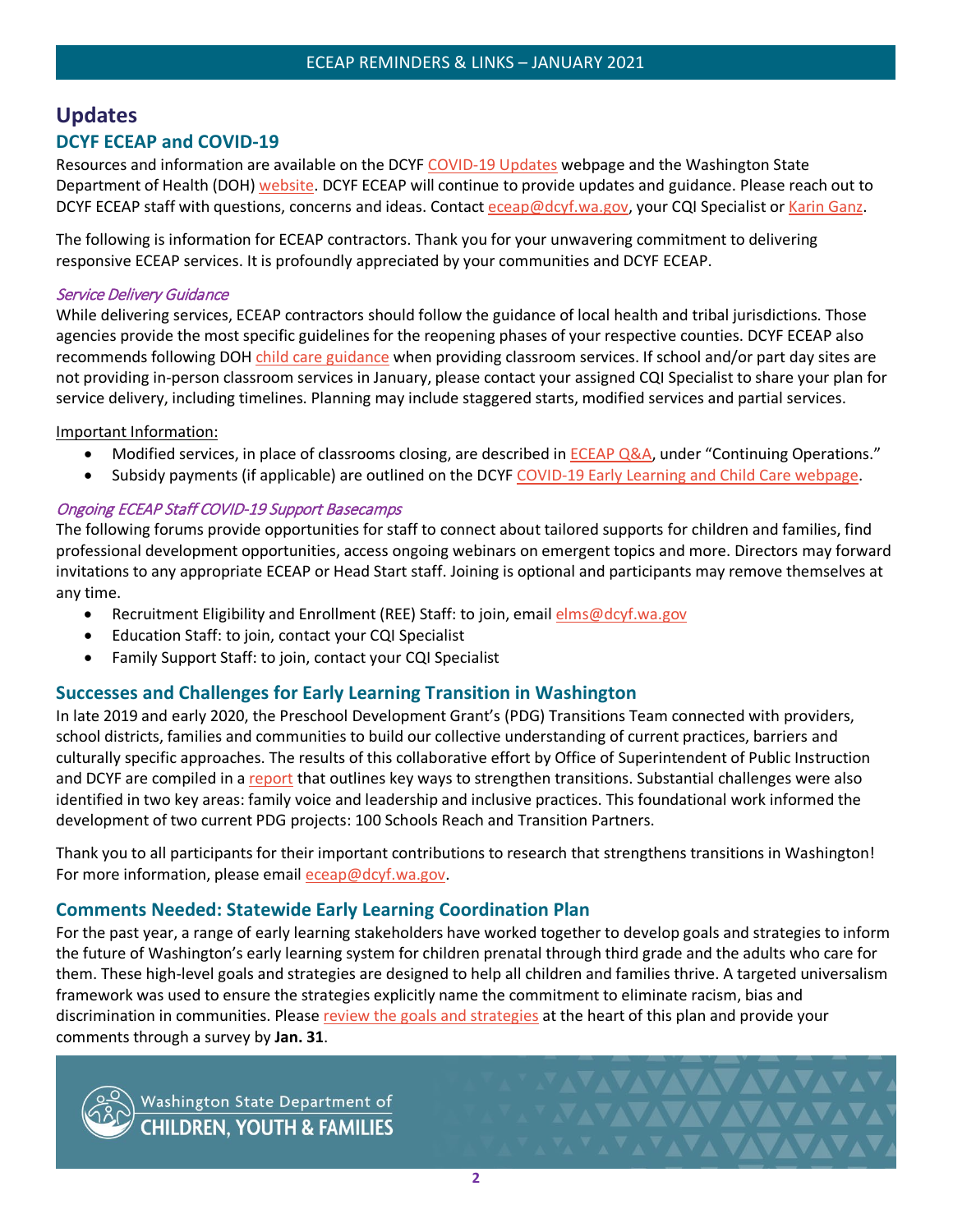# **Unsung Heroes and Parent Recognition Month**

DCYF will celebrate Parent Recognition Month in February 2021 by honoring extraordinary parents, caregivers, guardians and community members across Washington State through the annual Unsung Heroes campaign. Please help us honor 28 more unsung heroes this February by nominating someone who has shown exceptional strength, courage and empathy. Nominations are due **Jan. 11,** and the form is available in both [English](https://gcc02.safelinks.protection.outlook.com/?url=https%3A%2F%2Fcontent.govdelivery.com%2Fattachments%2FWADEL%2F2020%2F11%2F18%2Ffile_attachments%2F1605814%2FUnsung%2520Hero%2520Award%2520Nomination_English.docx&data=04%7C01%7Cemily.boone%40dcyf.wa.gov%7Ccb5632a5605e422045bf08d88cc947b7%7C11d0e217264e400a8ba057dcc127d72d%7C0%7C1%7C637414144560661463%7CUnknown%7CTWFpbGZsb3d8eyJWIjoiMC4wLjAwMDAiLCJQIjoiV2luMzIiLCJBTiI6Ik1haWwiLCJXVCI6Mn0%3D%7C1000&sdata=WfslEm5ZOsxvnyEGSnvhB%2FoJibtVHffulscuhmPnf98%3D&reserved=0) an[d Spanish.](https://gcc02.safelinks.protection.outlook.com/?url=https%3A%2F%2Fcontent.govdelivery.com%2Fattachments%2FWADEL%2F2020%2F11%2F18%2Ffile_attachments%2F1605815%2FUnsung%2520Hero%2520Award%2520Nomination_Spanish.docx&data=04%7C01%7Cemily.boone%40dcyf.wa.gov%7Ccb5632a5605e422045bf08d88cc947b7%7C11d0e217264e400a8ba057dcc127d72d%7C0%7C1%7C637414144560671419%7CUnknown%7CTWFpbGZsb3d8eyJWIjoiMC4wLjAwMDAiLCJQIjoiV2luMzIiLCJBTiI6Ik1haWwiLCJXVCI6Mn0%3D%7C1000&sdata=M%2FYxFQm9GFNfX8A8K2vMLfLz1IvOb9l4F6f3NIzEIPY%3D&reserved=0)

# <span id="page-3-0"></span>**Early Achievers Continuous Quality Improvement Webpage**

Early Achievers launched [a new webpage](https://www.dcyf.wa.gov/services/early-learning-providers/early-achievers/cqi) to share the revision process underway. On the webpage, you'll find videos available in English, Spanish and Somali addressing the process and big picture thinkingas well as videos focusing on the components of Early Achievers. Surveys are available for coaches, providers and families to share feedback.

# <span id="page-3-1"></span>**ELMS News**

#### Changes to ELMS Released on Dec. 6:

- **Nontraditional Remote Services (NTRS) Reporting:** Beginning with the Dec. 2020 Monthly Report, staff will report NTRS on the site and class page of your monthly report. The Dec. 2020 Monthly Report is available in ELMS on Dec. 31. To find this, click the monthly report tab, select the site link or class link to see the new Step 4: NTRS Reporting section on the bottom of the page. To complete the NTRS reporting, click the "Report NTRS provided this month" button and answer the questions in the pop-up window. A webinar provided on this topic will be shared soon along with a Q&A document. Please send additional questions to us through the [ELMS inbox.](mailto:elms@dcyf.wa.gov)
- **The Enrollment Count report** now includes:
	- $\checkmark$  Active classes with a future start date and no funded assigned slots. These classes will display 0 in all columns.
	- $\checkmark$  A "Total" row, totaling information for all classes when you run the report by class without selecting a class name in the report parameters.

# <span id="page-3-2"></span>**Teaching Strategies GOLD®**

#### Reminder: Required Training for Lead Teachers

The following online Teaching Strategies® courses meet the Lead Teacher training requirements in ECEAP Performance Standard PDTR-10, which must be completed within six months of hire. Unlimited access to all online professional development in Teaching Strategies® is available for ECEAP users throughout the 2020-21 school year.

# **Creative Curriculum® (CC®) Training (20 Hours Total)**

*Note:* Completion of both of these online courses is the equivalent of the two-day foundational CC® training provided in person within the past few years:

- CC® for Preschool: Foundation (10 hours)
- CC® for Preschool: Daily Resources (10 hours)

# **GOLD® Training (15 Hours Total)**

*Note:* Completion of all three of these online training modules is the equivalent of the two-day foundational GOLD® training provided in person within the past few years.

- GOLD<sup>®</sup>: Introducing MyTeachingStrategies<sup>®</sup> (2 hours)
- GOLD®: Objectives for Development and Learning (10 hours)
- Inter-Rater Reliability (IRR) Certification\* for "Preschool, including dual language learners and children with special needs" (3 hours)



Washington State Department of<br>CHILDREN, YOUTH & FAMILIES

**VAVAVAVAVA**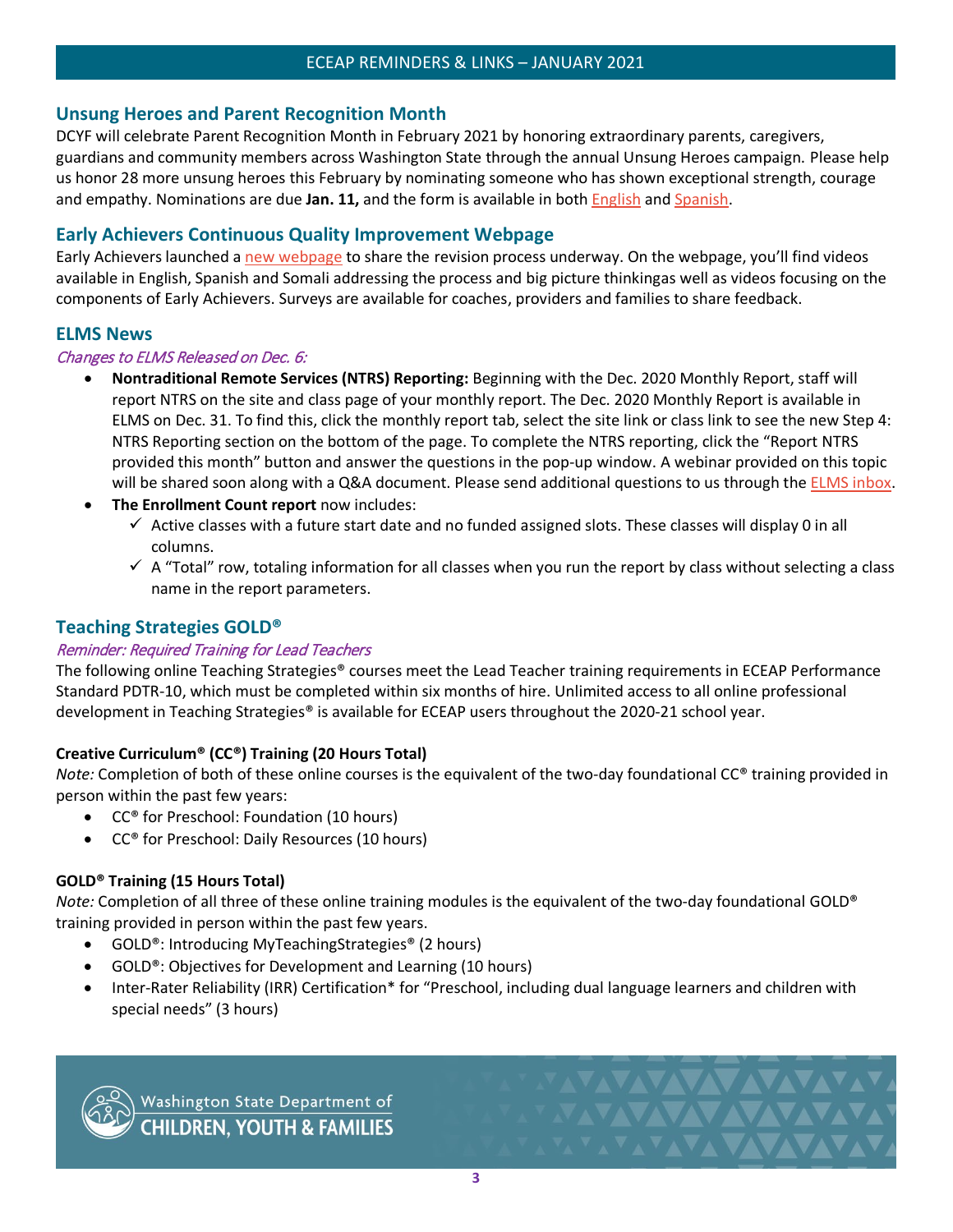*\*Note:* Please don't send course certificates of completion to DCYF ECEAP or to MERIT. Teaching Strategies® informs DCYF ECEAP when teachers have completed trainings. DCYF ECEAP enters the appropriate hours into MERIT. Due to capacity, this may take several weeks after the training is completed. Thank you for your patience.

# New and Ongoing Resources from Teaching Strategies®

Resources are also available in the Education Staff Support During COVID-19 Basecamp.

- Users can check their MyTeachingStrategies® dashboard for regular updates to GOLD® and Creative Curriculum® features, resources and webinars.
- Free and Accessible [ReadyRosie® Modeled Moments COVID-19 Videos.](https://teachingstrategies.com/blog/covid-19-modeled-moments/?mkt_tok=eyJpIjoiWkRaak5UUXlORGhtWWpobCIsInQiOiJ1N0U2cHh1dng3WWhsejNSMmhoTmFwbDhCVXFGeWk5RjB5Z1VxdlNXeWxhNHJjK0lNZjVQMWV5SGVTMkNSbjgyaW9sVlkwRmJiczA2WExVek9qSTB0cGRXMXZHUVwvXC8yOFwvQkFTaVZXdENnK3Nvd1hIYUl5ckliN1lBeUdzeGZ2ViJ9)
- Blog posts: [Making Distance Learning Successful,](https://teachingstrategies.com/blog/distance-learning-successful/) [3 Strategies to Provide Ambitious Interactions and Instruction](https://teachingstrategies.com/blog/ambitious-interactions-and-instruction/)  [for All](https://teachingstrategies.com/blog/ambitious-interactions-and-instruction/) and [Using GOLD® for Formative Assessment in the Time of COVID-19.](https://teachingstrategies.com/blog/using-gold-for-formative-assessment/)
- GOLD® Enhancements (at no additional cost) include expanded access to all *Intentional Teaching Experiences*® per class type; digital access to *100 Mighty Minutes*®; family activities associated with the *Intentional Teaching Experiences*® and *Mighty Minutes*®; and an updated MyTeachingStrategies® family mobile app.
- [Classroom Connect](https://teachingstrategies.com/classroom-connect/?utm_medium=email&utm_source=marketo&utm_campaign=covid19+communications&utm_content=em3-txt-link&utm_term=classroom-connect&mkt_tok=eyJpIjoiT1dFeVpHRXlPVGRqT1RVMCIsInQiOiJmM1lkY0ZuVVA3YVBGbk5zaW0zSWJ6enhnenBJWk8yXC83R0FZTDhTRmEzTXBZSzNYUndLVEUwWk9SNWpzUzZcL2tsOVwvemI2N3ZhZVUxa21teU1pajAxeDlrTkZ5S21cLzFpTlNsajlsbVV6QllsbFgzc2JOR2dcL256S2tmS3Y4SE02In0%3D) has all educator resources for you in one place.

# Teaching Strategies GOLD® and Creative Curriculum® Professional Development (PD)

PD resources are free for ECEAP users and accessible through teacher GOLD® accounts on the [Teaching Strategies®](https://teachingstrategies.com/) [Home Page](https://teachingstrategies.com/) through the 2020-21 school year. Upcoming webinars and new online resources provided by Teaching Strategies® are posted in the "Messages" section after logging in.

- [Upcoming Teaching Strategies®](https://teachingstrategies.force.com/portal/s/webinars) webinars: Generating Fall Outcomes Reports: A Webinar for GOLD® Administrators.
- Teaching Strategies® webinars are recorded and available in the [TS Archived Webinar Library.](https://teachingstrategies.force.com/portal/s/webinars) This includes Engaging Families While Using GOLD®, Involving Families in Formative Assessment, Back-to-School Support for Teachers, Back-to-School Support for Administrators and Self-Care for Educators During the Pandemic.
- Video tutorials: [Managing Family Members in MyTeachingStrategies®,](https://teachingstrategies.force.com/portal/s/article/Video-Managing-Family-Members-in-MyTeachingStrategies?mkt_tok=eyJpIjoiT0dRNU5EWmxNVE5pTUdZNCIsInQiOiI0MDBFc2paY1NEclJsOFBNS3FpODFvWVcyakRLMVd1UTV1QXlKdFZwMHBENk1ERUlpVGFxSk9UWHJNMnArT1JJSE4xejBtZ3R4Mzd6R0d4YWFjazJ2bkRFc1dRTGJaaTJJaWNIaW9KOGhIcjdmQStHekFNWWRkQUZINlhpZkJaNSJ9) [Engaging in Two-Way Communication](https://teachingstrategies.force.com/portal/s/article/Video-Engaging-in-Two-Way-Communication-with-Families?mkt_tok=eyJpIjoiT0dRNU5EWmxNVE5pTUdZNCIsInQiOiI0MDBFc2paY1NEclJsOFBNS3FpODFvWVcyakRLMVd1UTV1QXlKdFZwMHBENk1ERUlpVGFxSk9UWHJNMnArT1JJSE4xejBtZ3R4Mzd6R0d4YWFjazJ2bkRFc1dRTGJaaTJJaWNIaW9KOGhIcjdmQStHekFNWWRkQUZINlhpZkJaNSJ9)  [with Families](https://teachingstrategies.force.com/portal/s/article/Video-Engaging-in-Two-Way-Communication-with-Families?mkt_tok=eyJpIjoiT0dRNU5EWmxNVE5pTUdZNCIsInQiOiI0MDBFc2paY1NEclJsOFBNS3FpODFvWVcyakRLMVd1UTV1QXlKdFZwMHBENk1ERUlpVGFxSk9UWHJNMnArT1JJSE4xejBtZ3R4Mzd6R0d4YWFjazJ2bkRFc1dRTGJaaTJJaWNIaW9KOGhIcjdmQStHekFNWWRkQUZINlhpZkJaNSJ9) an[d Sharing Family Activities from your Planning Calendar.](https://teachingstrategies.force.com/portal/s/article/Video-Sharing-Family-Activities-from-Your-Planning-Calendar?mkt_tok=eyJpIjoiT0dRNU5EWmxNVE5pTUdZNCIsInQiOiI0MDBFc2paY1NEclJsOFBNS3FpODFvWVcyakRLMVd1UTV1QXlKdFZwMHBENk1ERUlpVGFxSk9UWHJNMnArT1JJSE4xejBtZ3R4Mzd6R0d4YWFjazJ2bkRFc1dRTGJaaTJJaWNIaW9KOGhIcjdmQStHekFNWWRkQUZINlhpZkJaNSJ9)

# Teaching Strategies GOLD® Technical Assistance

- Call the dedicated ECEAP GOLD*®* line at 844-854-4653 for issues like logging in and general teacher questions.
- For more significant technical issues, submit a case form to the Teaching Strategies® [Support Portal.](https://teachingstrategies.force.com/portal/s/submit-a-case)
- Email [del.wa@teachingstrategies.com](mailto:del.wa@teachingstrategies.com) with GOLD*®* issues or requests for additional portfolios. Include details such as ELMS child IDs, teacher names and class names. You may include [elms@dcyf.wa.gov](mailto:elms@dcyf.wa.gov) as an email recipient for additional support.

# <span id="page-4-0"></span>**DCYF Training Opportunities and Events**

# <span id="page-4-1"></span>**Address Early Childhood Suspension by Addressing Implicit Bias with Culturally Responsive Practices**

**SAVE THE DATE:** Join us for a four-part webinar series with Dr. Rosemarie Allen, CEO of the Center for Equity & Excellence. Learn critical first steps to ensure equitable observation and assessment practices. Dr. Allen's approach supports and reflects many cultural ways of being for children in early childhood classrooms. Registration is coming soon for these dates and recorded webinars will be available on the [ECEAP Equity webpage.](https://www.dcyf.wa.gov/services/early-learning-providers/eceap/equity)

- Jan. 22: Historical Roots of Race in Early Childhood Programs
- Feb. 19: Implicit Bias and Color Blind Ideology
- March 19: Microaggressions and Cultural Humility
- April 23: Anti-Racist and Anti-Biased Assessments

Washington State Department of<br>CHILDREN, YOUTH & FAMILIES

**NAZIVALAZIONE** 

**XAVAVAVAVAVA**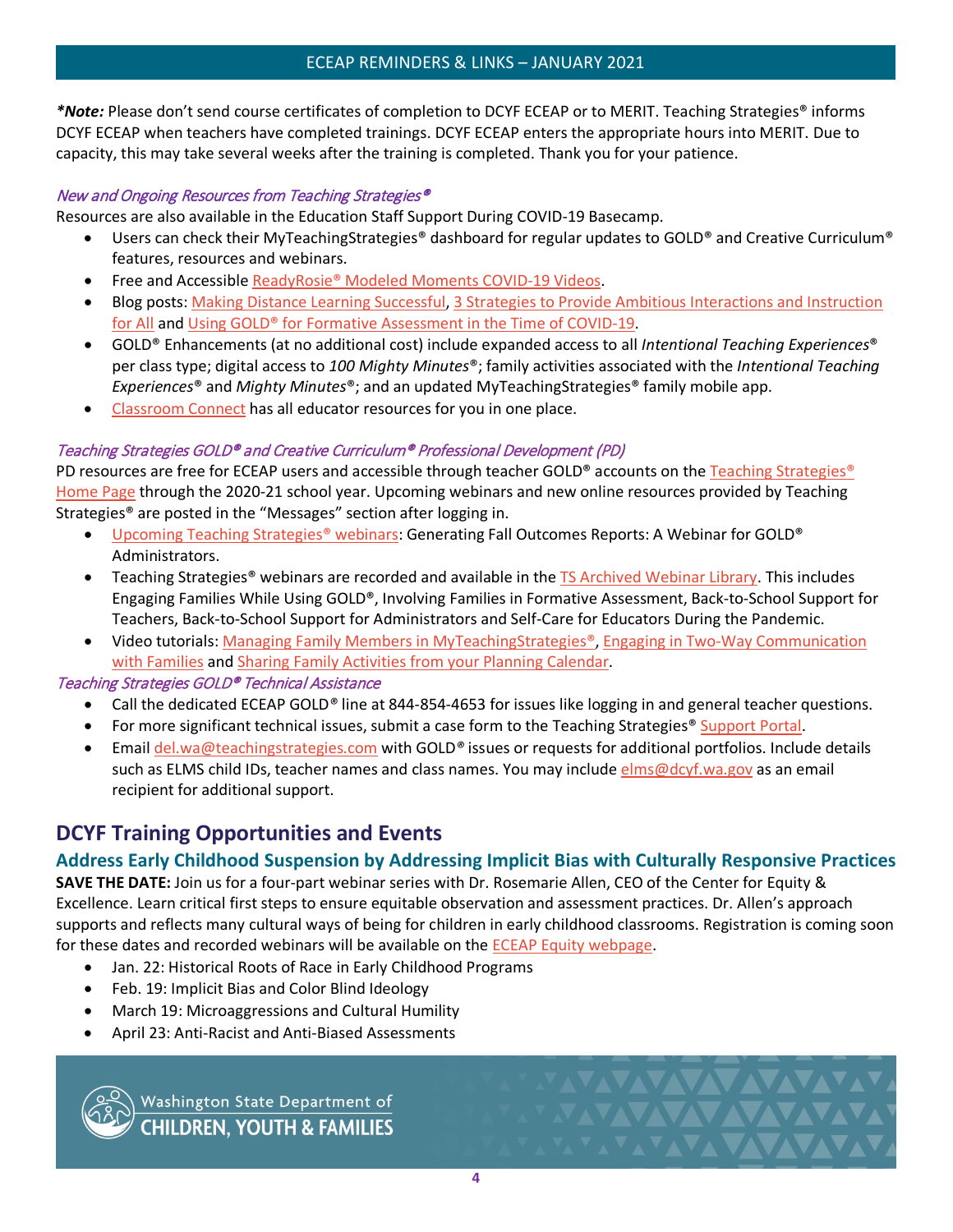# <span id="page-5-0"></span>**Directors Bi-Monthly Check-Ins**

Ongoing director check-ins are scheduled for Jan. 13 and 27 from 9-10 a.m. Contact your CQI Specialist if you need a meeting invitation.

# <span id="page-5-1"></span>**Recruitment, Eligibility and Enrollment Staff Monthly Check-ins**

Through January, Zoom check-ins for recruitment, eligibility and enrollment staff are held on the first Thursday of the month from 9-10 a.m. Share resources and ideas, find solutions to challenges and discuss policy and Performance Standards questions. [Join here.](https://dcyf.zoom.us/j/82813244358?pwd=ZnFBMGh1UndkTnpYVmFiRjB3NktVZz09)

# <span id="page-5-2"></span>**Family Support Staff Check-ins**

Zoom check-ins for Family Support Staff are held on the third Thursday of each month. Share ideas and resources, support one another regarding shared challenges and identify emergent topics in the ever-changing world of family support. Join the Jan. 21 check-in from 9-9:40 a.m. [here.](https://dcyf.zoom.us/j/94143055059?pwd=enJXaC9zcTNFaytnS3h6dVVWeUEzQT09)

# <span id="page-5-3"></span>**Education Staff Monthly Check-ins and Webinars**

Zoom check-ins for education staff are held on the fourth Monday of each month. Connect with peers and share struggles, strategies and resources. Join [here.](https://dcyf.zoom.us/j/92705586444?pwd=STBSRGo0WnBsWC91ZmlMZC9kdzJGUT09)

Webinars for education staff are on the second Monday of each month. A variety of topics are planned including curriculum, observation, screening and assessment. Register here:

- Jan. [11, 10 a.m.](https://attendee.gotowebinar.com/rt/2002087937421033229)
- Feb. [8, 10 a.m.](https://attendee.gotowebinar.com/rt/2002087937421033229)
- March [8, 10 a.m.](https://attendee.gotowebinar.com/rt/2002087937421033229)

# <span id="page-5-4"></span>**2020-21 Mobility Mentoring® Monthly Webinars**

The monthly Mobility Mentoring® webinar series resumed in September. Additional webinars may be added for direct support staff during the pandemic, as needed.

#### Mobility Mentoring® Webinars for Direct Support Staff

- Jan. [14, 9 a.m.](https://attendee.gotowebinar.com/register/2507796215843829263)
- Feb. [11, 9 a.m.](https://attendee.gotowebinar.com/register/5177982194130429455)

• April [8, 9 a.m.](https://attendee.gotowebinar.com/register/5702908836440098063)

• [April 12, 10 a.m.](https://attendee.gotowebinar.com/rt/2002087937421033229) [May 10,](https://attendee.gotowebinar.com/rt/2002087937421033229) 10 a.m.

• [May 13, 9 a.m.](https://attendee.gotowebinar.com/register/1407197171068013583)

**VAVAVAVAVAV** 

# Mobility Mentoring® Webinars for Leads

- $\bullet$  March [11, 9 a.m.](https://attendee.gotowebinar.com/register/7752319346097447949)
- June [10, 9 a.m.](https://attendee.gotowebinar.com/register/8953468728929489677)

# <span id="page-5-5"></span>**Other Training Opportunities**

# <span id="page-5-6"></span>**Early Achievers Monthly Coach Webinars**

Jan. 25, 3-4:30 p.m.: University of Washington (UW) Cultivate Learning is providing monthly community of practice webinars for Early Achievers coaches. Join the webinar [here.](https://washington.zoom.us/j/99495653767)

# <span id="page-5-7"></span>**Early Achievers Coach Framework Training**

**Save the Date:** Feb. 18-19: UW Cultivate Learning is providing this training via Zoom to Early Achievers coaches. The training is 9 a.m. to 4 p.m. on the first day and 9 a.m. to 2 p.m. on the second day. STARS credit will be given to participants who attend both days. Registration available soon.



Washington State Department of<br>CHILDREN, YOUTH & FAMILIES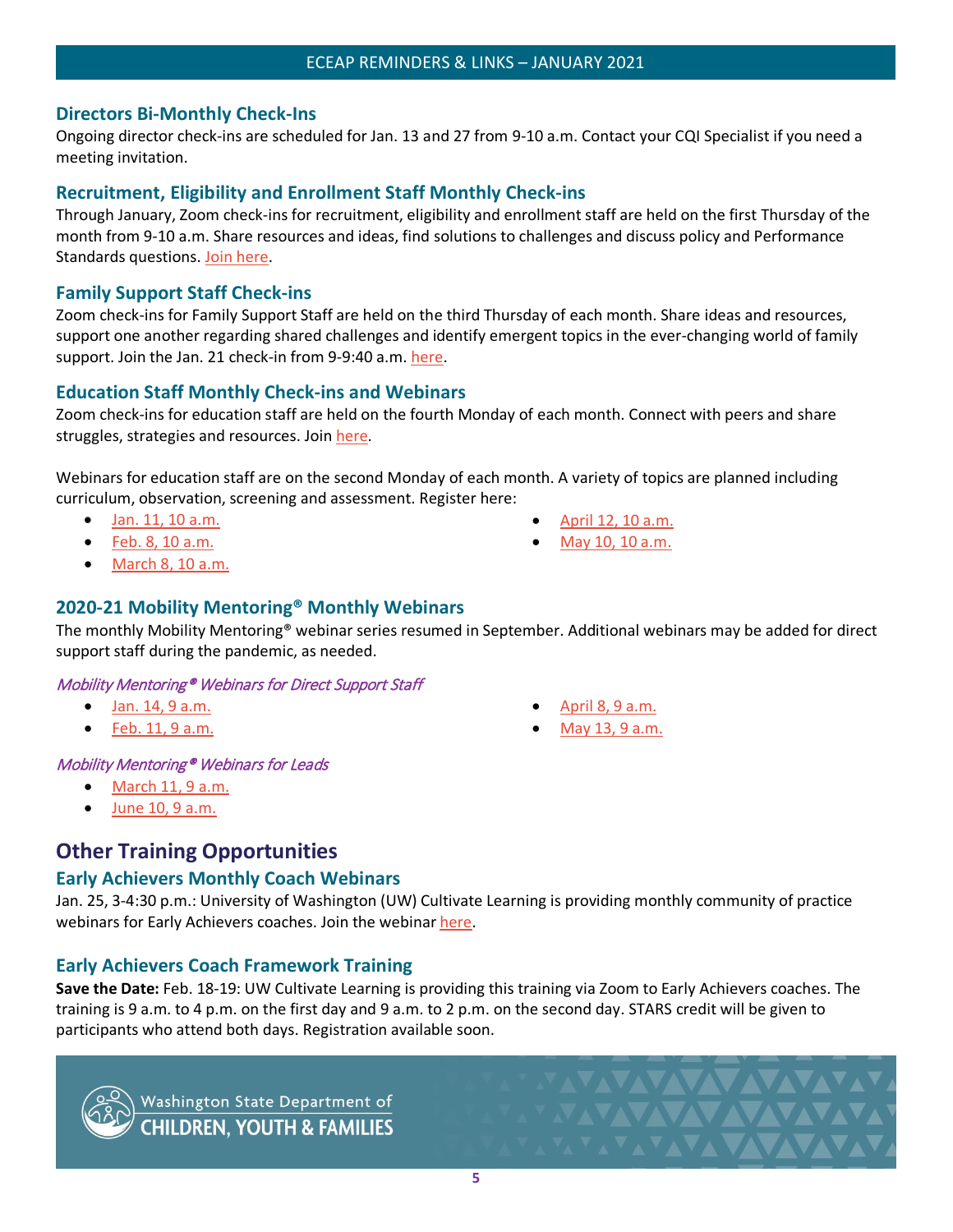#### ECEAP REMINDERS & LINKS – JANUARY 2021

# **Sapsik'ʷałá (Teacher) Education Program**

The Sapsik'<sup>w</sup>ałá (Teacher) Education Program is seeking highly qualified, passionate American Indian/Alaska Native applicants for their next cohort. Classes begin in June 2021 at their beautiful campus on Kalapuya Ilihi near Eugene, Oregon. The application deadline is **Jan. 15**. Contact the program at [sapsikwala@uoregon.edu](mailto:sapsikwala@uoregon.edu) or 541-346-2454.

# <span id="page-6-0"></span>**Haring Center Individualization Internships for Coaches**

This two-day Online Individualization Internship offered by the UW's Haring Center is a unique training opportunity for Early Achievers coaches. The Internship focuses on individualization and inclusion of children with different learning and behavioral needs into early learning and care settings. Internships will be held on Jan. 12-13 and Jan. 19-20.

Coaches who participate will deepen their knowledge in several areas related to individualizing instruction, supporting social-emotional learning and addressing challenging behavior for young children with disabilities and those who learn and behave differently. For more information and to register, clic[k here.](https://docs.google.com/forms/d/e/1FAIpQLScTMxGFeBdbGj5lUvawPeKz4kRYM8Fu4WZPwdzVD-oTrdmulA/viewform?usp=sf_link) Email [pcyeung@uw.edu](mailto:pcyeung@uw.edu) for questions.

Additionally, UW Haring Center is now offering mini sessions as a follow up for coaches who have participated in an internship. These sessions take a mini professional development approach and provide follow up content on behavior and building partnerships with families.

Mini sessions held on Jan. 14 from 1-2 p.m. and Jan. 21 from 1-2 p.m.

# <span id="page-6-1"></span>**Circle Time Magazine**

Visit [Circle Time Magazine,](https://cultivatelearning.uw.edu/circle-time-magazine/) an accessible, friendly and fun professional development web series focused on early learning in action. Receive STARS credits by completing knowledge checks at the end of each episode.

# <span id="page-6-2"></span>**Resources**

# <span id="page-6-3"></span>**Equity**

# What We Owe Young Children

The ability for all people to thrive calls for anti-racist policies that span early childhood as well as broader systems which impact outcomes. This Center for the Study of Social Policy [report](https://cssp.org/wp-content/uploads/2020/12/What-We-Owe-Young-Children.pdf) outlines an anti-racist policy platform for early childhood. The report's policy agenda provides an actionable path forward to redress structural racism as the root cause of inequities in early childhood outcomes.

#### How Racism Can Affect Child Development

This [infographic](https://developingchild.harvard.edu/resources/racism-and-ecd/) from the Center on the Developing Child describes detrimental and profound effects of racism on children's stress response systems. Details about the research used to develop the infographic are included.

#### Creating Anti-Racist Early Childhood Spaces

This [one-hour webinar](https://challengingbehavior.cbcs.usf.edu/Training/Webinar/archive/2020/06-12/2020-06-12_creating-anti-racist-ec-spaces.html) presents strategies for creating an anti-racist environment to promote the development of healthy racial identities.

# <span id="page-6-4"></span>**Health**

# Promoting Healthy Practices During COVID-19

This publication is available in [English,](https://lnks.gd/l/eyJhbGciOiJIUzI1NiJ9.eyJidWxsZXRpbl9saW5rX2lkIjoxMDUsInVyaSI6ImJwMjpjbGljayIsImJ1bGxldGluX2lkIjoiMjAyMDA5MDguMjY3NzY5OTEiLCJ1cmwiOiJodHRwczovL3d3dy5kb2gud2EuZ292L1BvcnRhbHMvMS9Eb2N1bWVudHMvMTYwMC9jb3JvbmF2aXJ1cy9Qcm9tb3RpbmdIZWFsdGh5UHJhY3RpY2VzZHVyaW5nQ09WSUQtMTlNZWFsc2FuZFNuYWNrcy5wZGYifQ.UpopcAUehAKhj0CMFxAG4Sqyaotkmz-erk_EGJMVxIg/s/933330012/br/83360815276-l) [Spanish](https://lnks.gd/l/eyJhbGciOiJIUzI1NiJ9.eyJidWxsZXRpbl9saW5rX2lkIjoxMDYsInVyaSI6ImJwMjpjbGljayIsImJ1bGxldGluX2lkIjoiMjAyMDA5MDguMjY3NzY5OTEiLCJ1cmwiOiJodHRwczovL3d3dy5kb2gud2EuZ292L1BvcnRhbHMvMS9Eb2N1bWVudHMvMTYwMC9jb3JvbmF2aXJ1cy9Qcm9tb3RpbmdIZWFsdGh5UHJhY3RpY2VzZHVyaW5nQ09WSUQtMTlNZWFscyUyMGFuZCUyMFNuYWNrcy1TcGFuaXNoLnBkZiJ9.g0grIZeq9iVIOHKtlLlsRUqybJfG9nEXxcMSXVivshs/s/933330012/br/83360815276-l) and [Somali](https://lnks.gd/l/eyJhbGciOiJIUzI1NiJ9.eyJidWxsZXRpbl9saW5rX2lkIjoxMDcsInVyaSI6ImJwMjpjbGljayIsImJ1bGxldGluX2lkIjoiMjAyMDA5MDguMjY3NzY5OTEiLCJ1cmwiOiJodHRwczovL3d3dy5kb2gud2EuZ292L1BvcnRhbHMvMS9Eb2N1bWVudHMvMTYwMC9jb3JvbmF2aXJ1cy9Qcm9tb3RpbmdIZWFsdGh5UHJhY3RpY2VzZHVyaW5nQ09WSUQtMTlNZWFsc2FuZFNuYWNrcy1Tb21hbGkucGRmIn0.CCssfZfRyHHkcZ2r_BwS8wYqKCGYNQ0Oqb99cLBjvXY/s/933330012/br/83360815276-l) and highlights best practices during meal and snack time using the Centers for Disease Control and Prevention (CDC) and DOH guidance. Other educational resources are on [DOH's](https://lnks.gd/l/eyJhbGciOiJIUzI1NiJ9.eyJidWxsZXRpbl9saW5rX2lkIjoxMDgsInVyaSI6ImJwMjpjbGljayIsImJ1bGxldGluX2lkIjoiMjAyMDA5MDguMjY3NzY5OTEiLCJ1cmwiOiJodHRwczovL3d3dy5kb2gud2EuZ292L0VtZXJnZW5jaWVzL0NPVklEMTkifQ.vpwHRdcBY8IPlWG4tcA65kbKcDusGxGSxJ7eUrMCNUk/s/933330012/br/83360815276-l)  [COVID-19 website.](https://lnks.gd/l/eyJhbGciOiJIUzI1NiJ9.eyJidWxsZXRpbl9saW5rX2lkIjoxMDgsInVyaSI6ImJwMjpjbGljayIsImJ1bGxldGluX2lkIjoiMjAyMDA5MDguMjY3NzY5OTEiLCJ1cmwiOiJodHRwczovL3d3dy5kb2gud2EuZ292L0VtZXJnZW5jaWVzL0NPVklEMTkifQ.vpwHRdcBY8IPlWG4tcA65kbKcDusGxGSxJ7eUrMCNUk/s/933330012/br/83360815276-l) For questions or more information, please contact [Chris Mornick.](mailto:chris.mornick@doh.wa.gov)



Washington State Department of<br>CHILDREN, YOUTH & FAMILIES

**NAVAVAVAVA** 

**MAYAVAVAVAV**